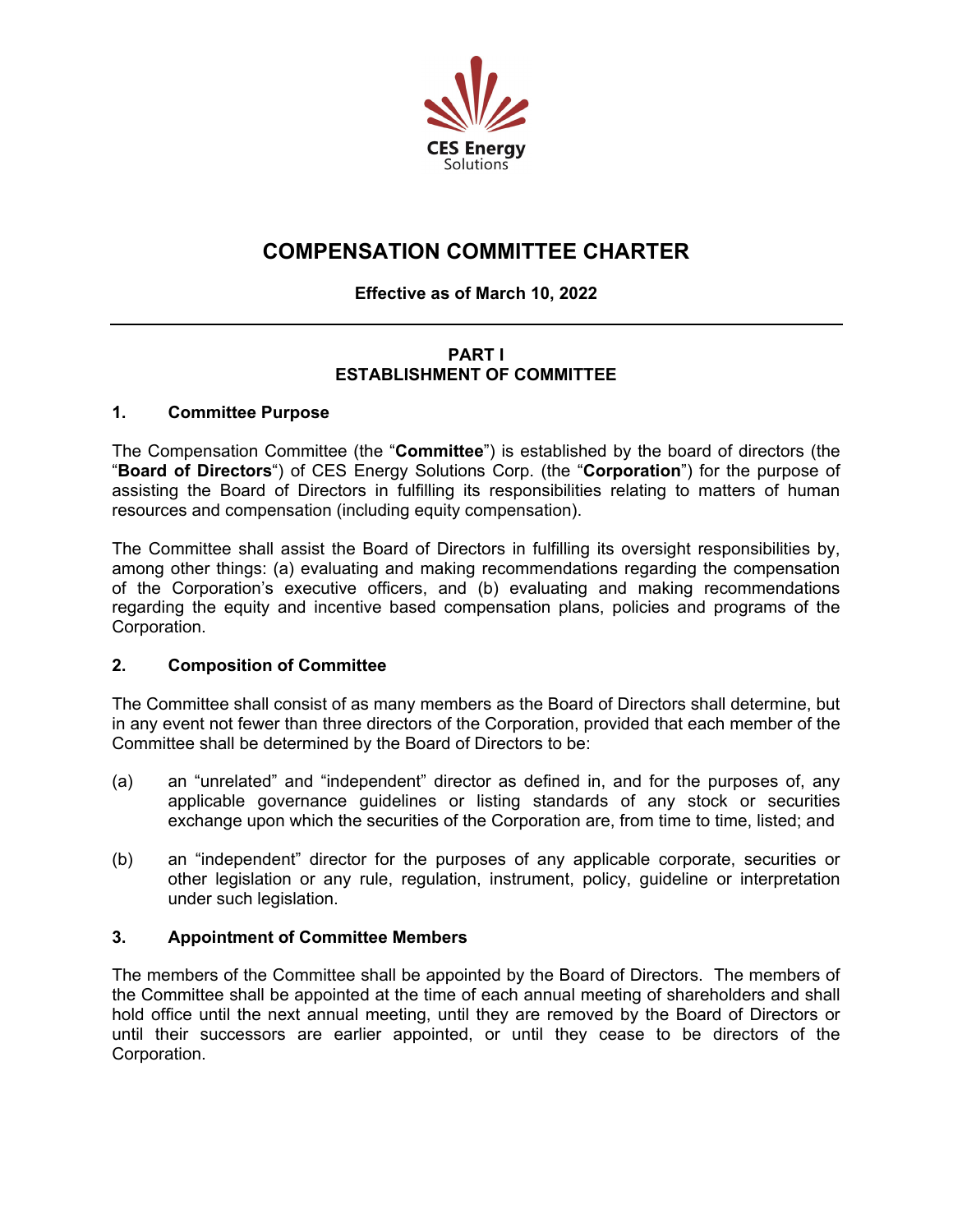#### **PART II COMMITTEE PROCEDURE**

#### **4. Vacancies**

Where a vacancy occurs at any time in the membership of the Committee, it may be filled by the Board of Directors and shall be filled by the Board of Directors, by resolution, if the membership of the Committee is fewer than three directors. The Board of Directors may remove and replace any member of the Committee.

#### **5. Committee Chair**

The Board of Directors, upon recommendation of the Committee, shall appoint a chair (the "**Chair**") for the Committee. The Chair may be removed and replaced by the Board of Directors.

#### **6. Absence of Chair**

If the Chair is not present at any meeting of the Committee, one of the other members of the Committee present at the meeting shall be chosen by the Committee to preside at the meeting.

#### **7. Secretary of Committee**

The Committee shall appoint a Secretary who need not be a director of the Corporation.

#### **8. Regular Meetings**

The Chair, in consultation with the Committee members, shall determine the schedule and frequency of the Committee meetings, provided that the Committee shall meet at least twice a year. The Committee at any time may, and at each regularly scheduled Committee meeting shall, meet without management present and shall meet periodically with management.

#### **9. Special Meetings**

The Chair, any two members of the Committee, the President and Chief Executive Officer of the Corporation may call a special meeting of the Committee.

#### **10. Quorum**

A majority of the members of the Committee, present in person or by telephone or other telecommunication device that permits all persons participating in the meeting to speak to each other, shall constitute a quorum.

#### **11. Notice of Meetings**

Notice of the time and place of every meeting shall be given in writing or by e-mail or facsimile communication to each member of the Committee at least 48 hours prior to the time fixed for such meeting; provided, however, that a member may, in any manner, waive notice of a meeting and attendance of a member at a meeting is a waiver of notice of the meeting, except where a member attends a meeting for the express purpose of objecting to the transaction of any business on the grounds that the meeting is not lawfully called.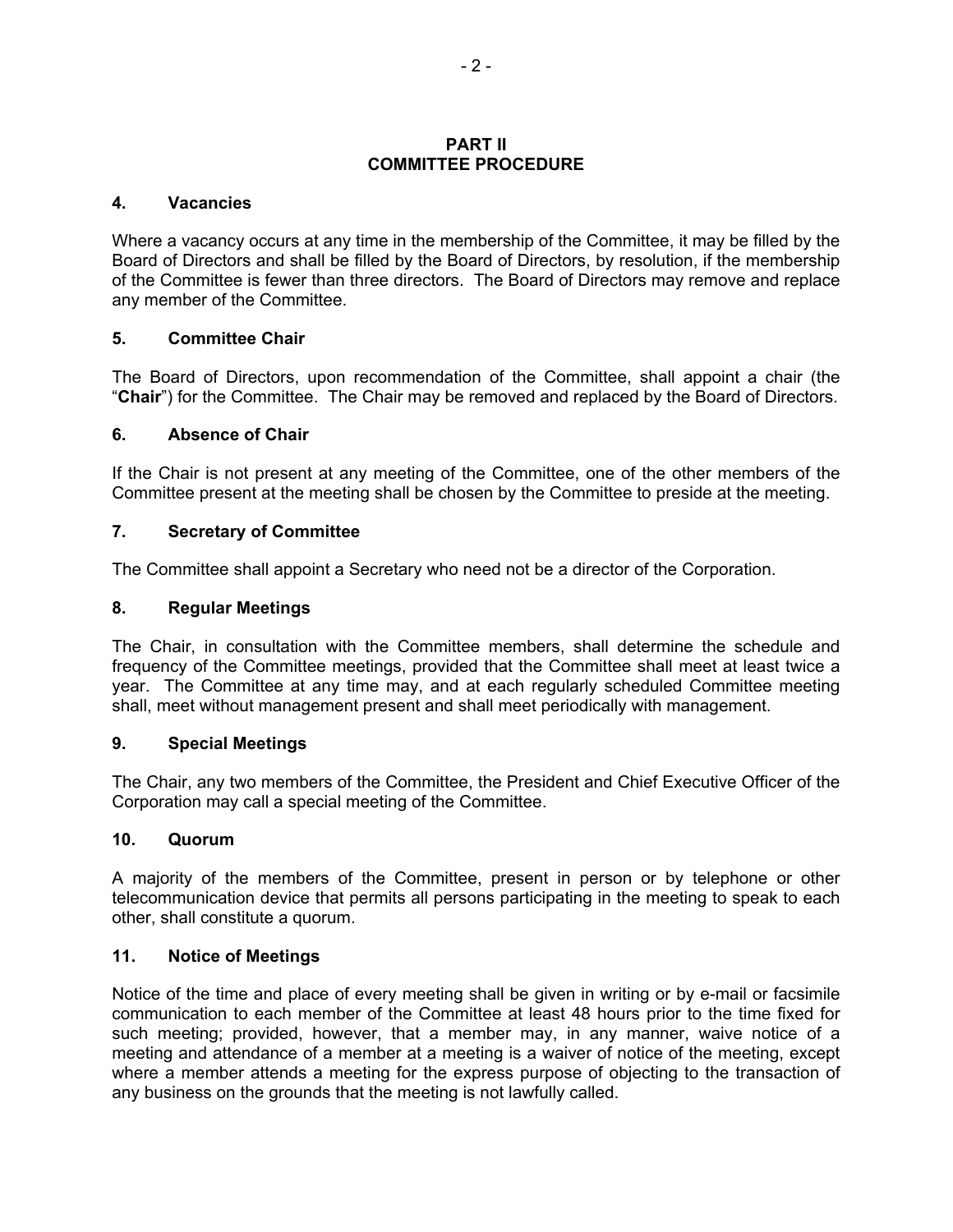## **12. Agenda**

The Chair shall develop and set the Committee's agenda, in consultation with other members of the Committee and management of the Corporation. The agenda and information concerning the business to be conducted at each Committee meeting shall, to the extent practicable, be communicated to the members of the Committee sufficiently in advance of each meeting to permit meaningful review.

# **13. Delegation**

The Committee shall have the power to delegate its authority and duties to subcommittees or individual members of the Committee as it deems appropriate.

## **14. Access**

In discharging its oversight role, the Committee shall have full access to all books, records, facilities and personnel of the Corporation.

## **15. Attendance of Others at a Meeting**

At the invitation of the Chair, one or more officers, directors or employees of the Corporation may, and if required by the Committee shall, attend a meeting of the Committee.

## **16. Procedure, Records and Reporting**

The Committee shall fix its own procedure at meetings, keep records of its proceedings and report to the Board of Directors when the Committee may deem appropriate (but not later than the next meeting of the Board of Directors).

## **17. Outside Consultants or Advisors**

The Committee, when it considers it necessary or advisable, may retain, at the Corporation's expense, outside consultants or advisors (including independent counsel) to assist or advise the Committee independently on any matter within its mandate. The Committee shall have the sole authority to retain or terminate such consultants or advisors, including the sole authority to approve the fees and other retention terms for such persons.

#### **PART III COMMITTEE TERMS OF REFERENCE**

#### **18. Compensation Guidelines and Agreements**

The Committee shall:

(a) review and recommend to the Board of Directors a compensation philosophy, strategy, and principles for the Corporation's executive officers and evaluate the Corporation's compensation and benefits programs in accordance with such compensation philosophy, strategy and principles.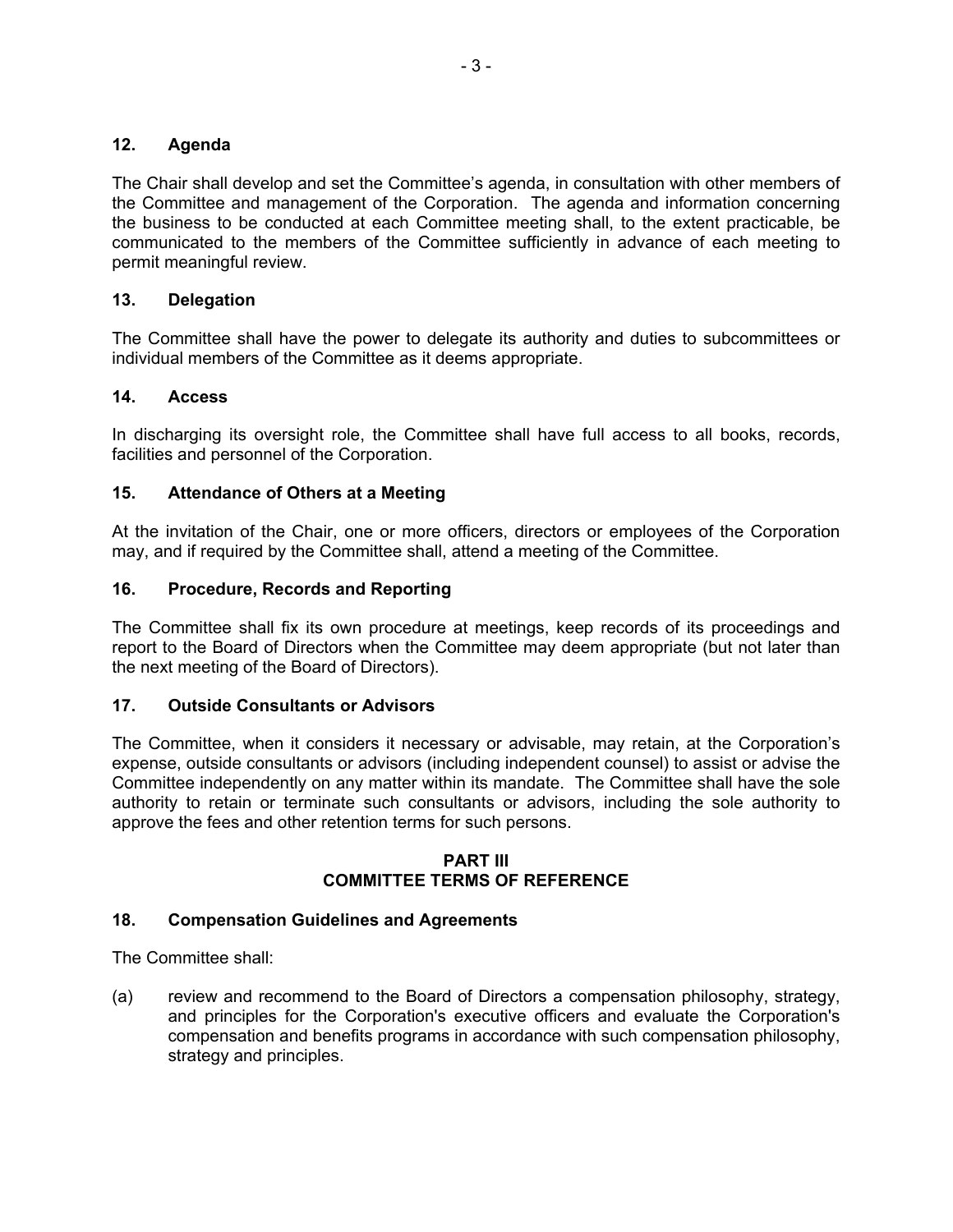- (b) The Committee shall review and make recommendations to the Board of Directors regarding new employment, consulting, retirement and severance agreements and arrangements proposed for the Corporation's executive officers.
- (c) The Committee shall periodically evaluate existing agreements with the Corporation's executive officers to determine if the agreements continue to be appropriate.

# **19. Chief Executive Officer Evaluation and Compensation**

The Committee shall:

- (a) review and approve the use of corporate goals and objectives relevant to the total compensation package of the President and Chief Executive Officer.
- (b) Recommend a performance evaluation process for the President and Chief Executive Officer.
- (c) Evaluate the performance of the President and Chief Executive Officer (and the other Executive Officers) in light of these goals and objectives and using this process, and, either as a committee or together with the other independent directors (as directed by the Board of Directors), present and recommend to the Board of Directors for approval, a compensation package for the President and Chief Executive Officer (and the other Executive Officers) based on this evaluation.

In designing any long-term incentive component of the compensation of the President and Chief Executive Officer (and the other Executive Officers), and making such recommendation to the Board of Directors, the Committee shall consider the Corporation's performance and relative shareholder return, the value of similar incentive awards to chief executive officers at comparable entities and the incentive awards given to the President and Chief Executive Officer in past years.

# **20. Other Executive Officer Compensation**

In consultation with the President and Chief Executive Officer, the Committee shall make recommendations to the Board of Directors with respect to the total compensation package for the Corporation's executive officers other than the President and Chief Executive Officer.

# **21. Employee Compensation**

The Corporation shall periodically review with the President and Chief Executive Officer the Corporation's policies on compensation for all employees and overall human resources matters.

# **22. Director Compensation**

The Committee shall review and make recommendations to the Board of Directors with respect to the compensation of the Corporation's directors, including cash and equity and equity-based compensation, to ensure that director's compensation is appropriate, and adequately reflects the responsibilities of a directorship.